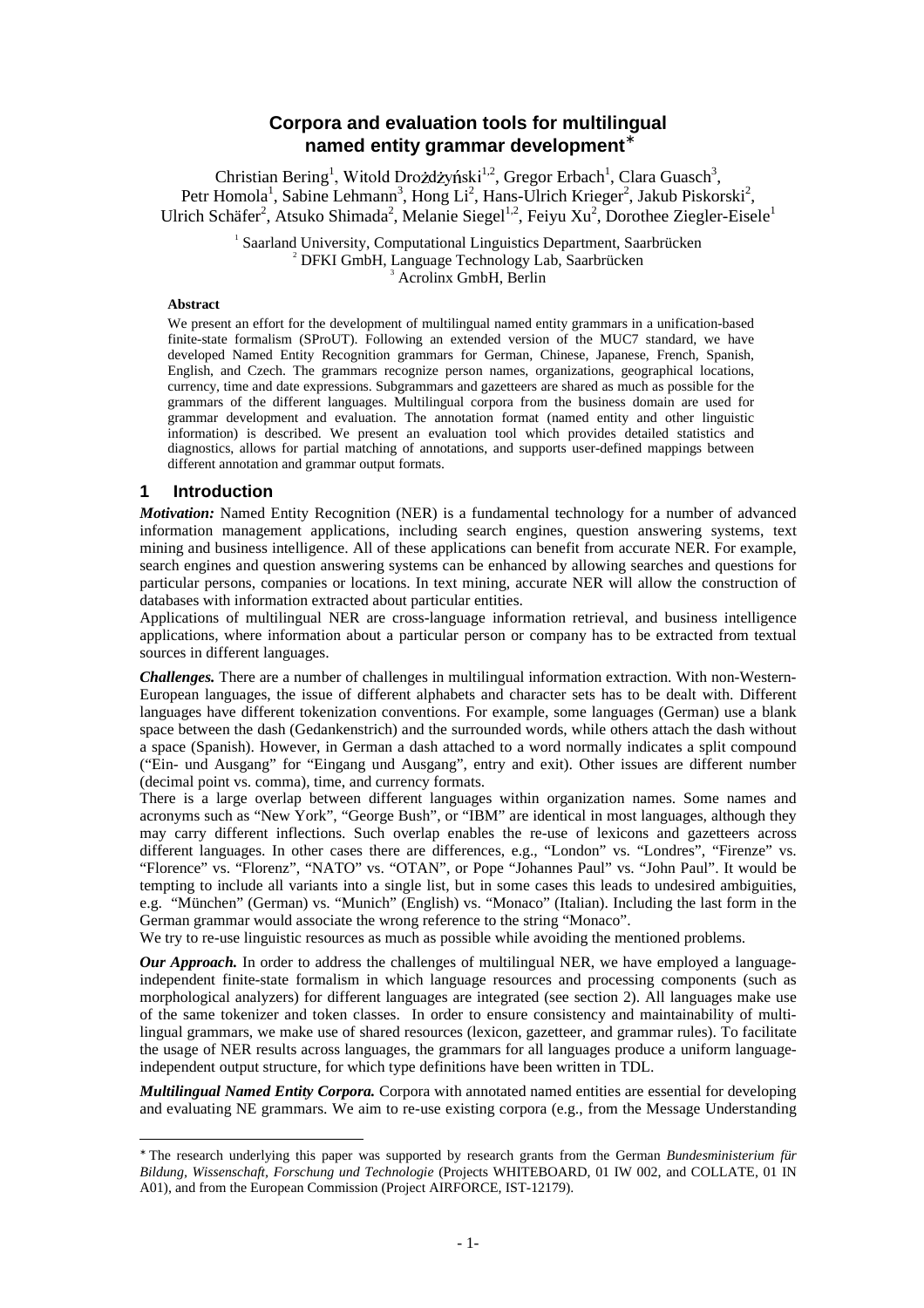Conference MUC (Chinchor, 1997), and other sources) as much as possible, but also annotate corpora for languages for which suitable NE-annotated corpora are not available.

The annotation of the corpora may differ from the output structures produced by the grammar in several crucial aspects:

- use of different classes of named entities, or different granularities (e.g., *organization* and its subclasses *company, university, government etc.*)
- the extent of a NE may be different: e.g., a person name may or may not include a function and a title ("President George Bush" vs. "George Bush")
- the markup of the corpus may be textually oriented (e.g., as XML tags) while output of grammar is a semantic structure

Such differences may arise because

- existing corpora which were developed with a different purpose are re-used,
- the output structure of the grammar is changed after corpora were annotated, or
- the corpora are annotated for multiple uses, of which NER is only one.

These differences pose challenges for testing and evaluation of grammars with respect to a corpus, since a NE may be recognized correctly according to the intentions of the grammar developer, but may be annotated differently in the corpus. In order to address such mismatches, we have developed a diagnostic and evaluation tool, which allows for user-defined mappings between different NE classes, for controlled partial overlap between recognized and annotated NEs, and supports user-defined mappings between text-based and semantically-based annotations and output structures.

### **2 SProUT: A Unification-Based Finite-State Toolkit**

In this section we describe SProUT, a platform for the development of multilingual text processing components, which constitutes the underlying framework for NE grammar development. Considering construction of efficient and domain-adaptive text-processing systems, the main motivation for developing *SProUT* comes from the need to have a system that (i) allows a flexible integration of different processing modules and (ii) to find a good trade-off between processing efficiency and expressiveness. On the one hand, very efficient *finite state* devices have been successfully applied to realworld applications. On the other hand, *unification-based grammars* are designed to capture fine-grained syntactic and semantic constraints, resulting in better descriptions of natural language phenomena. In contrast to finite state devices, unification-based grammars are also assumed to be more transparent and more easily modifiable. Our idea now is to take the best of these two worlds, having a finite state machine that operates on typed feature structures (TFSs). I.e., transduction rules in *SProUT* do not rely on simple atomic symbols, but instead on TFSs, where the left-hand side (LHS) of a rule is a regular expression over TFSs, representing the recognition pattern, and the right-hand side (RHS) is a sequence of TFSs, specifying the output structure. Consequently, equality of atomic symbols is replaced by *unifiability* of TFSs and the output is constructed using TFS *unification*.

### *2.1* **XTDL – The Formalism of** *SProUT*

XTDL combines two well-known frameworks: typed feature structures and regular expressions. XTDL is defined on top of TDL, a definition language for TFSs (Krieger and Schäfer, 1994) that is used as a descriptive device in several grammar systems (LKB, PAGE, PET). We use the following fragment of TDL, including coreferences and functional application.

```
type-def ::= type { avm-def | sub-def } "."
type ::= identifier
sub-def ::= ":<" type
avm-def ::= ":=" avm
avm ::= term { "&" term }<sup>*</sup>
term ::= type | fterm | string | coref
fterm ::= "[" [ attr-val { "," attr-val }
*
] "]"
attr-val ::= attribute avm
attribute ::= identifier
coref ::= "#"identifier
```
Apart from the integration into the rule definitions below, we also employ this fragment in SProUT for the establishment of a type hierarchy of linguistic entities. In the example definition below, the *morph* type inherits from *sign* and introduces three more morphologically motivated attributes with the corresponding typed values.

#### morph := sign & [ POS atom, STEM atom, INFL infl ].

The next figure depicts a fragment of the type hierarchy used in the example.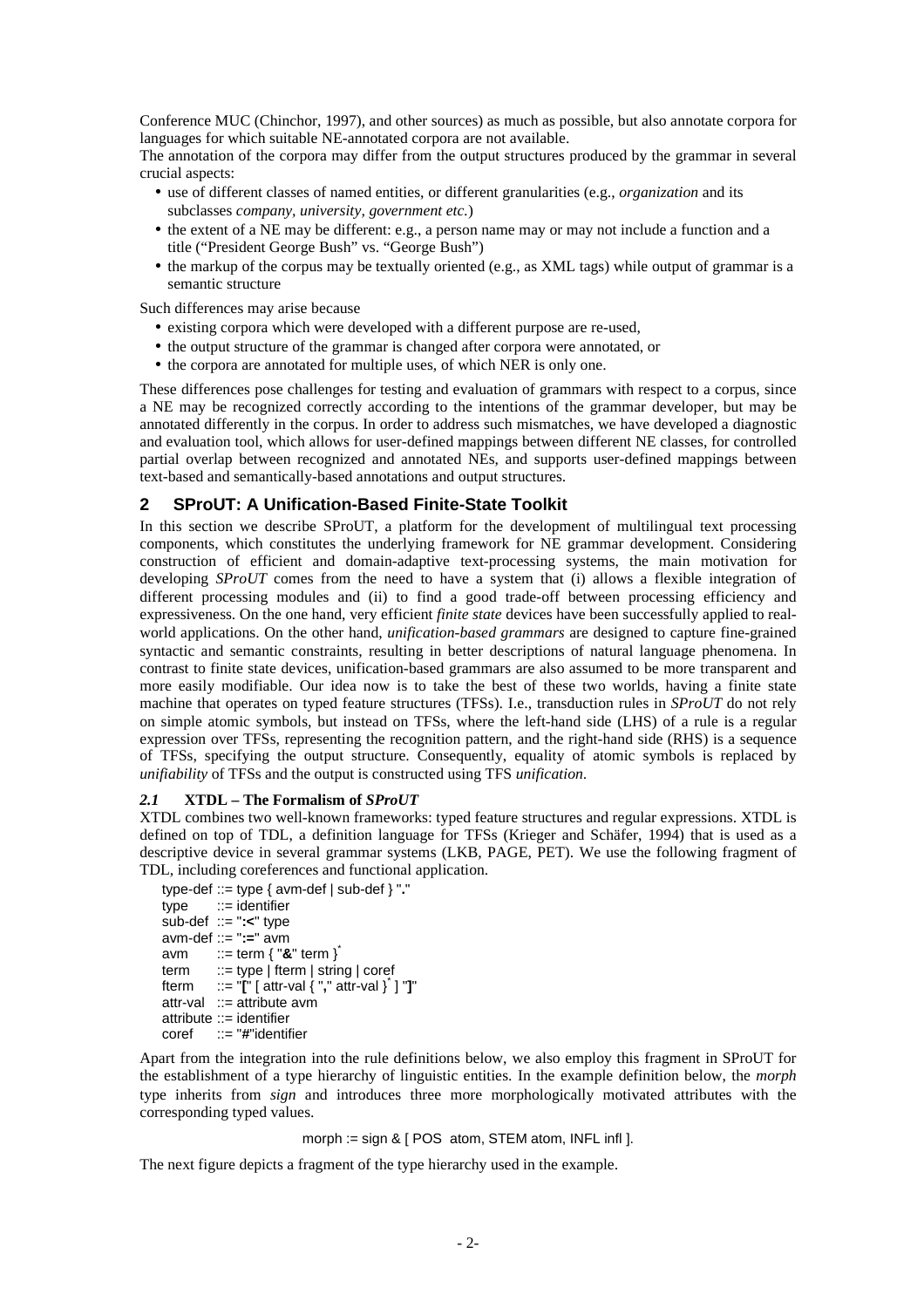

A rule in XTDL is defined as a recognition pattern for the LHS, written as a regular expression, and an output description on the RHS. A named label serves as a handle to the rule. Regular expressions over TFSs describe sequential successions of linguistic signs. We provide a couple of standard operators; see the EBNF below. Concatenation is expressed by consecutive items. Disjunction, Kleene star, Kleene plus, and optionality are represented by the operators  $, *,$ , and ?, resp.  $\{n\}$  after an expression denotes an n-fold repetition. {m,n} repeats at least m times and at most n times.

```
rule ::= identifier ":>" regexp "->" {fterm}
*
[fun-op]"."
regexp::= avm | "(" regexp ")" | regexp {regexp}
+
| regexp "|" {regexp}
+
| regexp { "*" | "+" | "?" } |
           regexp "{" int [ "," int ] "}"
fun-op ::= "where" { coref "=" fun-app }
+
fun-app ::= identifier "(" term { "," term }
*
")"
```
The XTDL grammar rule below illustrates the syntax. It describes a sequence of morphologically analyzed tokens (of type *morph*). The first TFS matches one or zero items (?) with part-of-speech Determiner. Then, zero or more Adjective items are matched (\*). Finally, one or two Noun items ({1,2}) are consumed. The use of a variable (e.g.,  $#1$ ) in different places establishes a coreference between features. This example enforces, e.g., agreement in case, number, and gender for the matched items. I.e., all adjectives must have compatible values for these features. Eventually, the description on the RHS creates a feature structure of type *phrase*, where the category is coreferent with the category Noun of the right-most token(s) and the agreement features result from the unification of the agreement features of the morph tokens.

```
np :(morph & [ POS Determiner, INFL [CASE #1, NUM #2, GEN #3 ]] )?
 (morph & [ POS Adjective, INFL [CASE #1, NUM #2, GEN #3]])
 (morph & [ POS Noun & #4, INFL [CASE #1, NUM #2, GEN #3 ]] ){1,2}
-> phrase & [CAT #4, AGR agr & [CASE #1, NUM #2, GEN #3 ]].
```
The choice of TDL has a couple of advantages. TFSs as such provide a rich descriptive language over linguistic structures and allow for a fine-grained inspection of input items. They represent a generalization over pure atomic symbols. Unifiability as a test criterion, whether a transition is viable, can be seen as a generalization over symbol equality. Coreferences in feature structures express structural identity. Their properties are exploited in two ways. They provide a stronger expressiveness since they create dynamic value assignments on the automaton transitions and thus exceed the strict locality of constraints in an atomic symbol approach. Furthermore, coreferences serve as a means of information transport into the output description on the RHS of the rule. Finally, the choice of feature structures as primary citizens of the information domain makes composition of modules very simple, since input and output are all of the same abstract data type.

### **2.2 System Description**

The core of the SProUT system is comprised of following components:

- a finite-state machine toolkit for building, combining and optimizing various types of finitestate devices,
- a flexible XML-based regular compiler for converting regular patterns into their corresponding compressed finite-state representation (Piskorski et al., 2002),
- the JTFS package which provides standard operations for constructing and manipulating TFSs (e.g., unification), and
- an XTDL grammar interpreter.

The grammar interpretation is divided into two steps. First, regular patterns (LHS of rules) are employed to match text fragments using solely unifiability to filter the potential candidates for the space consuming unification. Secondly, appropriately instantiated LHS patterns are used for the construction of the output structures via unification (RHS). Since the output of the interpreter are again TFSs, the result can be used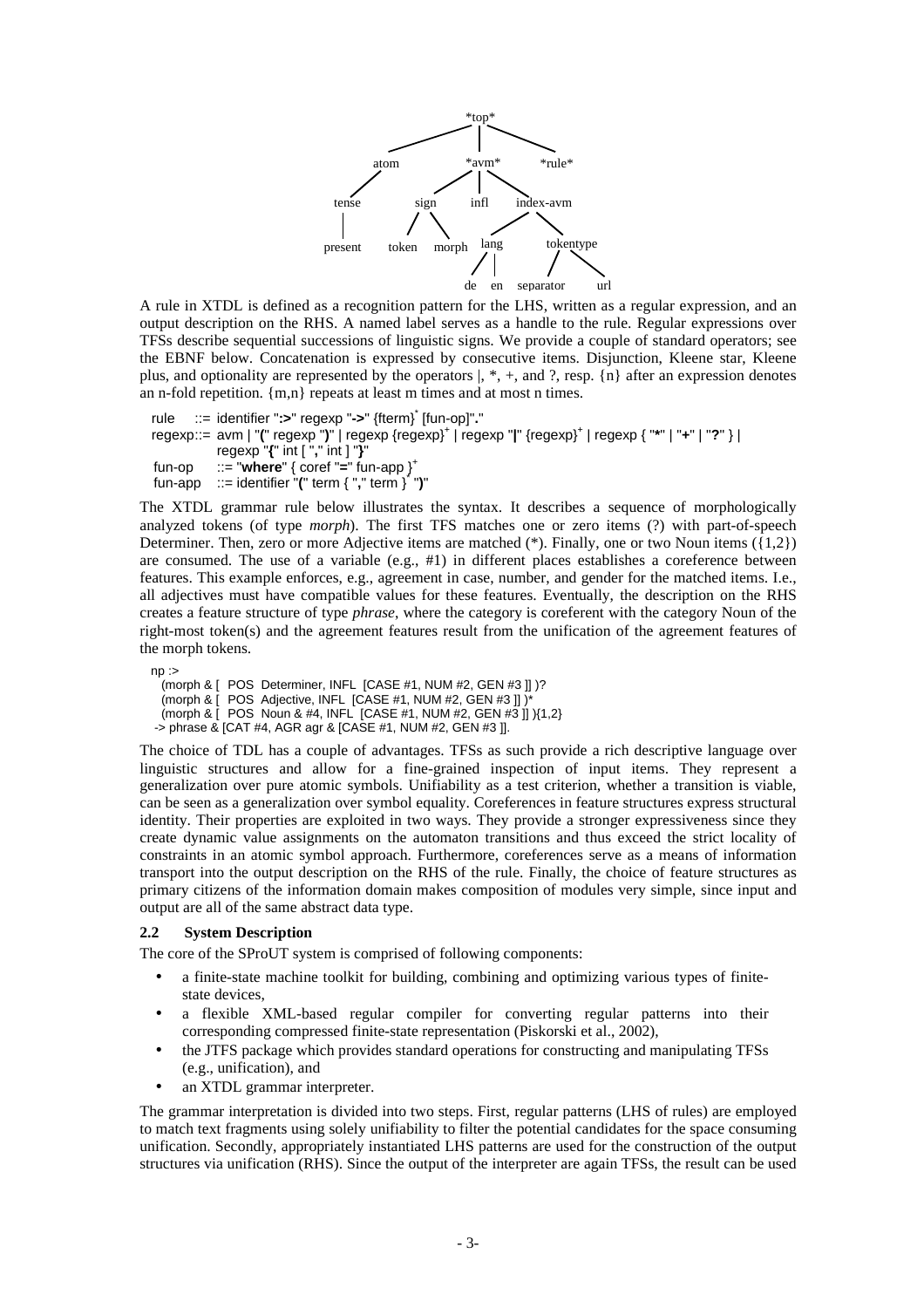to feed (higher-level) linguistic processing components. In this way, SProUT supports cascaded architectures straightforwardly.

Currently, the system provides three online linguistic processing components: a tokenizer, gazetteer, and a morphological analyzer. The tokenizer maps character sequences to tokens and performs fine-grained token classification. The task of gazetteer is recognition of named entities based on static named-entity lexica. The morphology unit provides lexical resources for English, German<sup>1</sup>, French, Italian, and Spanish which were compiled from the full-form lexica of MMorph<sup>2</sup> (Petitpierre and Russell, 1995). For Asian languages, we integrated Chasen (Asahara and Matsumoto, 2000) for Japanese and Shanxi (Liu, 2000) for Chinese. The SProUT backbone architecture is shown in figure 1.



Figure 1. Architecture of SProUT

SProUT comes with a user-friendly grammar development environment. The development process is started with a project definition. A project is defined as a specific application in SProUT, e.g., NER or template filling (IE). A project consists of a grammar definition and a system configuration. Given a new project (see figure 2), an offline defined type hierarchy based on TDL has to be loaded.



Figure 2. The grammar development environment of SProUT

<sup>&</sup>lt;sup>1</sup> The German morphology is equipped with an online shallow compound recognition.

<sup>&</sup>lt;sup>2</sup> An additional compaction of the original MMorph was performed by substituting special readings through more general ones using type generalization and subsumption checking.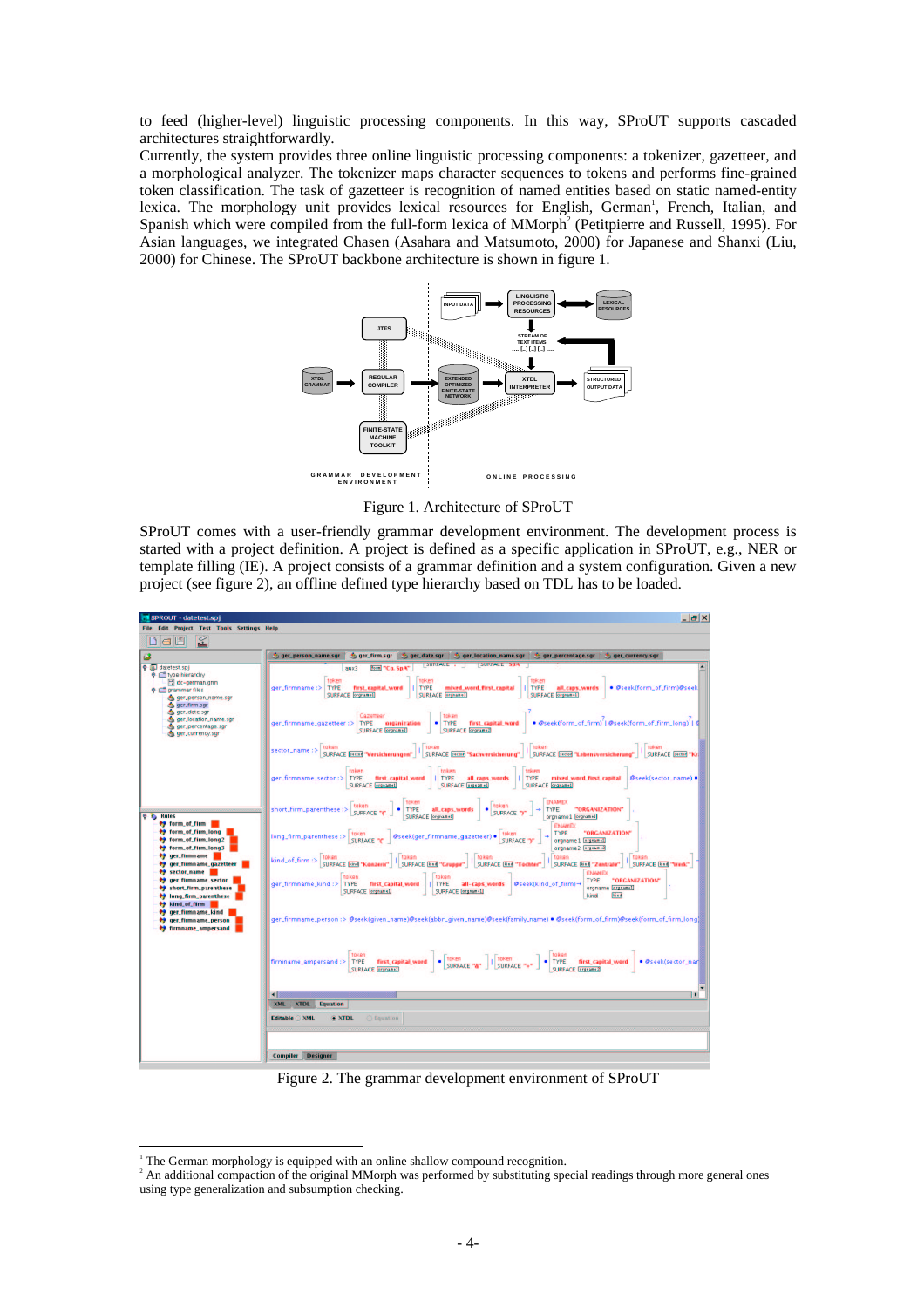A grammar developer can navigate through the type hierarchy. An XTDL grammar can consist of more than one grammar file (see left upper frame in figure 2). The grammar rules are listed in the lower left frame. The grammarians can switch between three views of the edited grammars: XML, XTDL and equation. The equation mode presents graphical visualization of the rules; see the right upper frame in figure 2. SProUT automatically converts one format to another.

System configuration allows the specification of the individual processing components and corresponding resources required by the grammar. The grammar can be tested against an input text, where the instantiated rules and matched text spans are highlighted. An example of testing named entity grammars for Japanese is demonstrated in figure 3. The current system is implemented in Java and C++, and runs on both MS Windows and Linux OS.



Figure 3. The multilingual NER application

## **3 Multilingual Grammar Development**

A guiding principle for our multilingual named entity grammar development is maximal sharing of resources across different languages. Token classes, output structures and grammar fragments are shared for different languages, improving the maintainability and consistency of linguistic resources.

*Shared Output Structures.* The grammars for all six languages produce the same, semantically oriented output structures. The possible output structures have been defined by type definitions in TDL. A sample type definition for persons and locations is given in the following. The type definition defines the attributes and subtypes for each type.

```
ne_type := sign & [DESCRIPTOR string].
enamex := ne_type.
ne-person := enamex \&[TITLE list-of-strings,
         GIVEN_NAME list-of-strings,
         SURNAME list-of-strings,
         P-POSITION list-of-strings,
         NAME-SUFFIX string].
ne-location := enamex &
        [LOCTYPE loc-type,
         LOCNAME string].
loc-type :< atom.
river := loc-type.
continent := loc-type.
country := loc-type.
province := loc-type.
city := loc-type.
```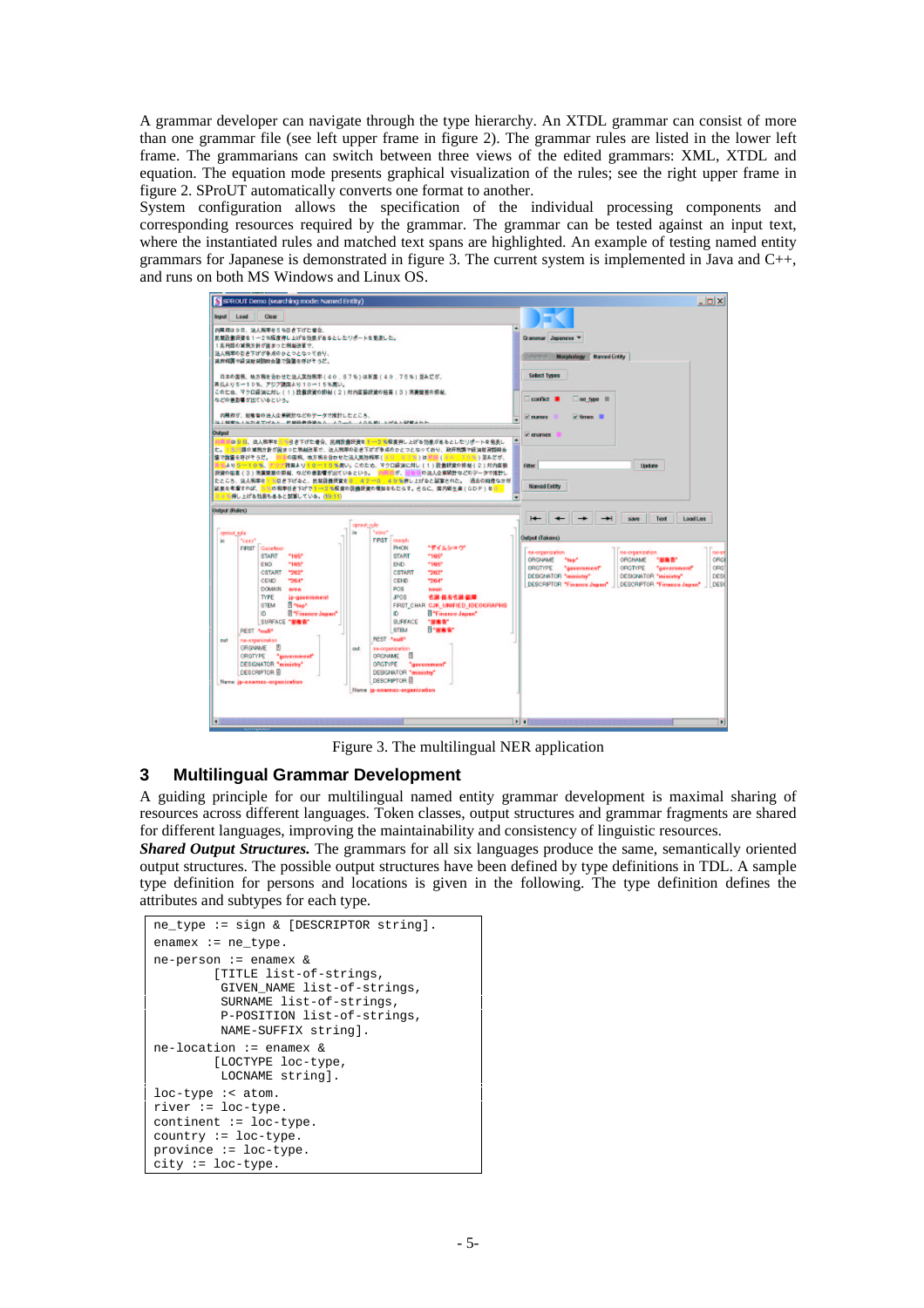The use of shared output structures facilitates the construction of multilingual applications, as the interface between the application and the grammar will be the same for the different languages.

*Shared Token Classes.* NER makes heavy use of surface-oriented features for recognizing particular kinds of NEs. For example, a string consisting entirely of upper-case letters is likely to be an acronym (used in grammars for organization names), while a string consisting of four digits is likely to be a year (used in grammars for date expressions). We make use of special token classes and subclasses for these kinds of strings. The idea of fine-grained tokenization has been adopted from SPPC (Piskorski and Neumann, 2000).

Different languages have different tokenization conventions. For example, some languages (German) use a blank space between the dash (Gedankenstrich) and the surrounded words, while others attach the dash without a space (Spanish). However, in German a dash attached to a word normally indicates a split compound ("Ein- und Ausgang" for "Eingang und Ausgang", entry and exit).

Despite these differences, we have agreed on a single set of token classes for the European languages, in order to simplify the overall system and to facilitate the sharing of grammar fragments – which make use of the token classes – across languages. The token classes, with examples, are shown below.

| NATURAL_NUMBER                            | 12344                 |
|-------------------------------------------|-----------------------|
| FLOATING_POINT_NUMBER                     | 123,43                |
| NUMBER_PERCENT_COMPOUND                   | 34,4%                 |
| NUMBER_DOT_COMPOUND                       | 234.345.545.          |
| NUMBER_WORD_COMPOUND                      | 2,4-fachen            |
| DIGIT_SLASH_COMPOUND                      | 12/01/1998            |
| DIGIT_DASH_COMPOUND                       | 12-01-1998            |
| DIGIT_COLON_COMPOUND                      | 15:13                 |
| ALL_CAPS_WORD                             | <b>ABC</b>            |
| LOWERCASE_WORD                            | tokenization          |
| FIRST CAPITAL WORD                        | Microsoft             |
| MIXED_WORD_FIRST_CAPITA                   | LGmbH                 |
| MIXED_WORD_FIRST_LOWER                    | dKK                   |
| word_slash_compound_first_capital         | Kauf/Gewinn           |
| word_slash_compound_first_lower           | und/oder              |
| word_with_apostrophe_first_capital        | Moody's               |
| word_with_apostrophe_first_lower          | d'Italia              |
| words_with_PLUS_or_AND_first_capital      | AT&T                  |
| words_with_PLUS_or_AND_first_lower        | a+b                   |
| complex_compound_first_capital            | AT&T-Chef             |
| complex_compound_first_lower              | d'Italia-Chef         |
| slash_followed_by_word                    | /title                |
| simple_word_dash_first_capital            | Staats-               |
| simple_word_dash_first_lower              | staat-                |
| dash_simple_word                          | -legt                 |
| complex_compound_dash_first_capital       | AT&T-Chefs-           |
| complex_compound_dash_first_lower         | d'Italia-Chefs-       |
| dash_complex_compound-                    | L'Express-Nachrichten |
| word_slash_compound_dash_first_capital    | Kauf/Gewinn-          |
| word_slash_compound_dash_first_lower      | ab/aus-               |
| dash_word_slash_compound                  | -ab/aus               |
| word_with_apostrophe_dash_first_capital   | Moddy's-              |
| word_with_apostrophe_dash_first_lower     | d'Italia-             |
| dash_word_with_apostrophe                 | -d'Italia             |
| word_with_PLUS_or_AND_dash_first_capital  | $AT&T-$               |
| word with PLUS or AND dash first lower    | dkk+abb-              |
| dash_words_combined_with_PLUS_or_AND      | $-AT&T$               |
| possible abbreviation                     | abc.def.-ghi.         |
| string followed by dots                   | etc                   |
| separator_symbol                          | $\overline{\cdot}$    |
| other_symbol                              | \$                    |
| cont_digits_and_other_symbols             | 34\$                  |
| cont_digits_and_letters_and_other_symbols | A-2345-GTI            |
| e mail address                            | mail@adress.de        |
| url address                               | http://www.abc/       |

**Shared Grammars.** One of the main advantages of the SProUT system is its emphasis on reusable and easily extensible grammars. This section shows how the possibilities offered by the linguistic engine have been used to develop multilingual parallel grammars for English, French, and Spanish.

SProUT allows us to define any number of cascaded rules and to distribute them in a number of files. This feature has been used to implement grammars for English, French and Spanish in such a way that some generic files are shared by the three languages, while others are language-specific. The basic idea here was to make use of the fact that some key element structures are identical in the three languages, e.g. date formats such as "20.10.2001" (to refer to the 20th of October 2001) are used in English, French and Spanish. This structure has been defined in a generic data grammar file which is shared by the three languages. Structures such as "20th of October 2001", "20 octobre 2001" or "20 de octubre del 2001", on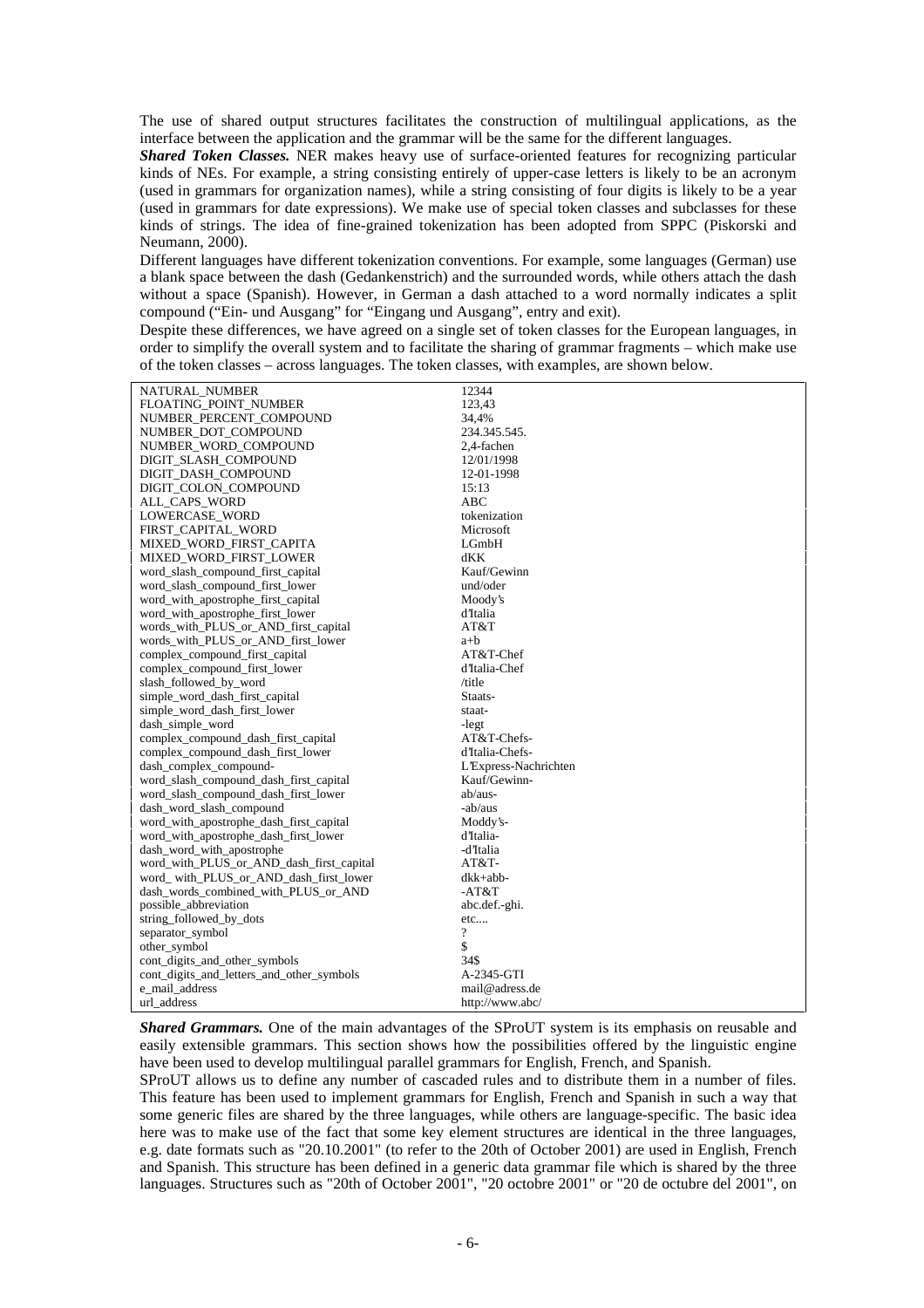the other hand, are defined in the corresponding language-specific files. This design has various advantages. In the first place, it makes the grammars easily reusable and extensible. Secondly, the grammar development turns out to be much more efficient and less time-consuming and error-prone, since in some cases the three languages can be corrected at once by simply modifying the generic structures. This modular approach to multilingual grammar writing also facilitates the addition of new languages, as the experience of writing the English grammars clearly proved. After having written the generic components for French and Spanish, and the language specific grammars for both languages, the English grammars could be developed very quickly and efficiently. We believe that this method could be easily extended to other European languages. The following (simplified) examples illustrate how language specific grammars make use of general rules. The first rule (*general\_monetary\_amount*) specifies the types of numeric tokens that can refer to a monetary amount. The second rule (*general\_currency*) defines signs or acronyms that are internationally used to refer to currencies. The signs are specified as tokens, and the acronyms are listed in the gazetteer (see end of this section). Finally, *general money* will match things like "\$300" or "5.000 CAD", that is, a monetary amount followed by a currency sign or acronym.

```
general_monetary_amount :>
           token & [ TYPE any_natural_number , SURFACE #amount ]<br>token & [ TYPE decimal_number_with_comma , SURFACE #amount ]
           token & [ TYPE decimal_number_with_comma ,
         | token & [ TYPE decimal_number_with_period , SURFACE #amount ]
         \rightarrow dummy.
general_currency : > Gazetteer & [TYPE generalCurrencyAcronyms, SURFACE #currency]
                  | token & [ SURFACE "¥" , ID #currency & "JPY" ]
                  | token & [ SURFACE "$" , ID #currency & "USD" ]
                  | token & [ SURFACE "€",    ID #currency & "EUR" ]<br>| token & [ SURFACE "£",    ID #currency & "GBP"
         -> dummy.
general_money :>
               ( @seek(general_monetary_amount)
                  @seek(general_currency) )
        \overline{\phantom{a}}|
              ( @seek(general_currency)
                  @seek(general_monetary_amount) )
    \rightarrowmoney & [ CURRENCY #currency ,
                              AMOUNT #amOunt
                              MAGNITUDE #magnitude ].
```
In order to make sure that language-specific monetary expressions were recognized, we only needed to expand the general rules with language specific contexts. Thus, *en\_monetary\_amount* below ensures that not only "300" but also the English expression "300 million" is recognized as a monetary amount., and *en\_currency* adds English currency expressions (listed in the gazetteer) to the general list of signs and acronyms specified in *general\_currency*.

```
en_monetary_amount :>
         @seek(general_monetary_amount)
         (
         (morph & [ STEM "million" , ID #magnitude & "10e6" ]<br>| token & [ SURFACE "m",  ID #magnitude & "10e6" ]
         \int token & \int SURFACE "m",
          | morph & [ STEM "billion" , ID #magnitude & "10e12" ])
         ) ?
         -> dummy.
en_currency :>
                 Gazetteer & [TYPE en_currency, SURFACE #currency]
                  |
                 @seek(general_currency)
         -> dummy.
```
By using these two rules, which include general rules, *en\_money* below makes sure that complete monetary expressions combining both general and language specific tokens (e.g. "\$300 million", or "300 million dollars") are matched.

Parallel structures to *en\_monetary\_amount*, *en\_currency* and *en\_money* had been previously written for French and Spanish, so the work involved in generating the English rules came down to copying those rules into a new file, changing the words for "million" and "billion" and providing the Gazetteer list for English currencies.

```
en_money :>
              ( @seek(en_currency)
                @seek(en_monetary_amount) )
```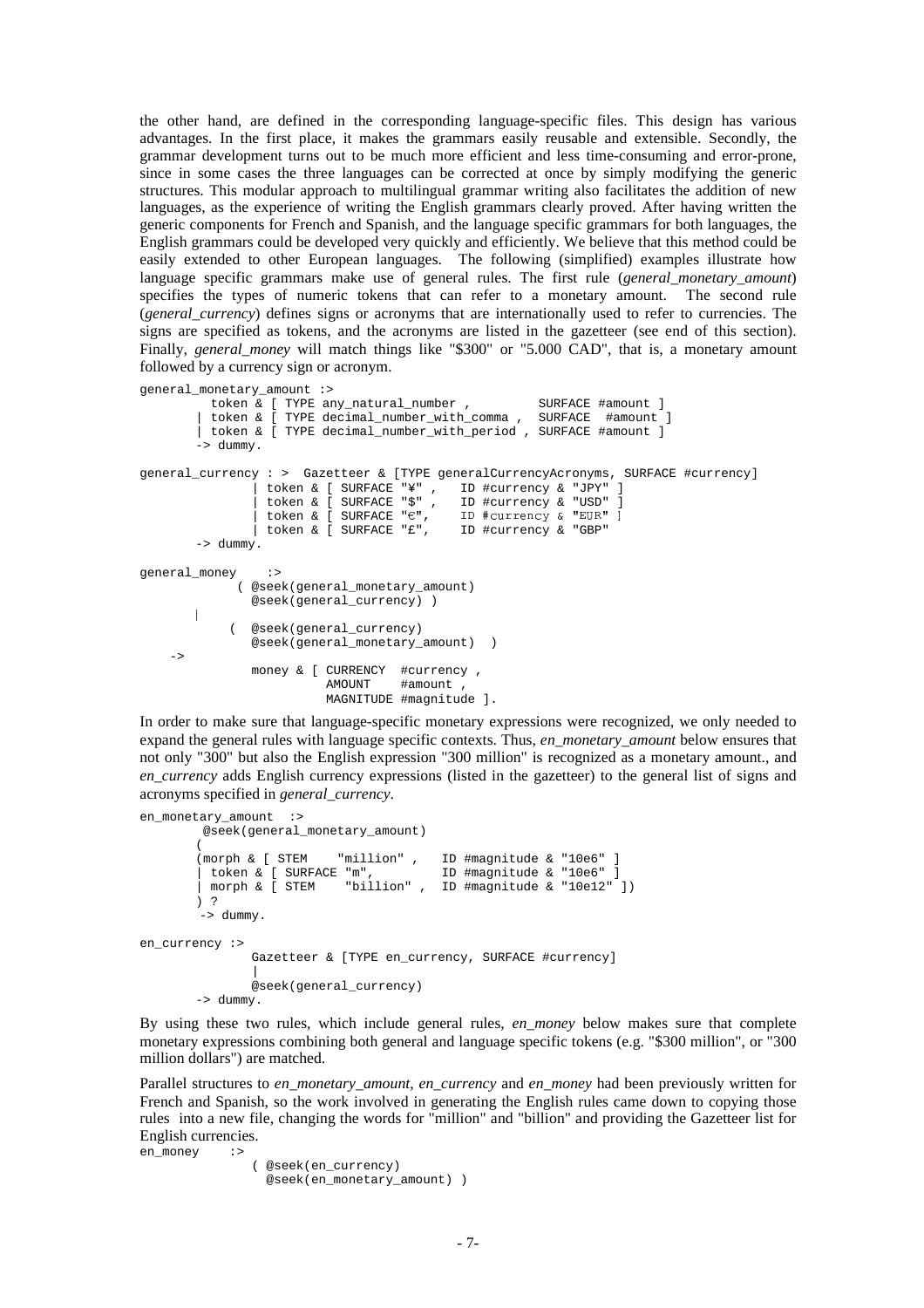```
( @seek(en_monetary_amount)
  @seek(en_currency) )
->
money & [ CURRENCY #currency ,
          AMOUNT #amount
          MAGNITUDE #magnitude ].
```
|

This procedure has not only been used for generic vs. language-specific grammars, but also for the development of general vs. application-specific grammars. Thus, the grammars for general NER were used for the European project AIRFORCE (AIR FOReCast in Europe)<sup>3</sup>, whose aim is to evaluate the contribution of advanced statistical methods, combining intelligent agents and data mining algorithms to forecast the number of air passengers for various destinations in Europe. Text mining for AIRFORCE involved extracting only certain named entities, and all we had to do was implement the new applicationspecific rules on top of the already existing ones. As an example, our general grammars recognized all types of dates, but in the new application we only wanted to get some of the dates in a given text, namely those that referred to events for which we had information on the number of visitors they attracted. What we did was add rules constraining the contexts of the dates we were interested in. The following examples illustrate this.

The first rule below *(en\_deictic\_year*) defines a key element covering date structures such as "last year", "past year" or "next year". The first rule is embedded in the second rule *en\_airforce\_visitors\_year*, which uses yet another key element *en\_visitors\_number* (covering structures like e.g. "2000 visitors"). The second rule would cover a sentence such as "Last year the event attracted 2000 visitors".

```
en deictic year :>
  (morph & [STEM "this" , ID "this" & #year_id]
    token & [SURFACE "year" ] )
  |
  (
   ( morph & [STEM "last" , ID "last" & #year_id]
    | morph & [STEM "past" , ID "last" & #year_id]
   \lambdatoken & [SURFACE "year"]
  )
  |
  ( morph & [STEM "next" , ID "next" & #year_id]
    token & [SURFACE "year"]
  )
-> dummy.
en_airforce_visitors_year :>
  @seek(en_deictic_year)
  token*
  morph & [STEM "attract"])
  @seek(en_visitors_number)
-> statistics & [ VISITORS #visitorsNumber , YEAR #year_id].
```
The new rules that were written for the specific application could be added in different files, so that the general rules for dates did not need to be modified at all.

The division into shared generic and language-specific parts has also been applied in the gazetteer, a component which is used to store lists of locations, companies, names, etc. Thus, names that are common to the three languages, e.g., "Amsterdam" have been defined in generic lists, while language-specific denominations such as "Brussels", "Bruxelles" and "Bruselas" are stored in the corresponding languagespecific lists. This helps reducing the size of lists, which is important especially in the domain of NEgrammar development, where this storage of information is heavily used.

The development of multilingual parallel grammars as described above has turned out to be very efficient, since by increasing modularity, it also increases reusability and extensibility.

### **4 Multilingual Named Entity Corpora**

We use corpora annotated with named entities for grammar development, and for evaluation of the grammars with respect to recall, precision, and F-measure. Ideally, the markup used in the annotated corpora would correspond exactly to the output produced by the grammar, so that mismatches could be detected easily. Such an ideal case is possible in large-scale evaluations, such as MUC, but is likely to exceed the resources of most application-oriented projects, which have to re-use existing corpora even if they do not fit perfectly with their objectives. In our case, we have made use of the following corpora annotated with NEs.

• English corpora from the MUC7 evaluations

 $\overline{a}$ 

• Japanese and Chinese corpora annotated according to MUC7 conventions

<sup>&</sup>lt;sup>3</sup> For more information, please see the official page of the project: www.sofresud.com/airforce/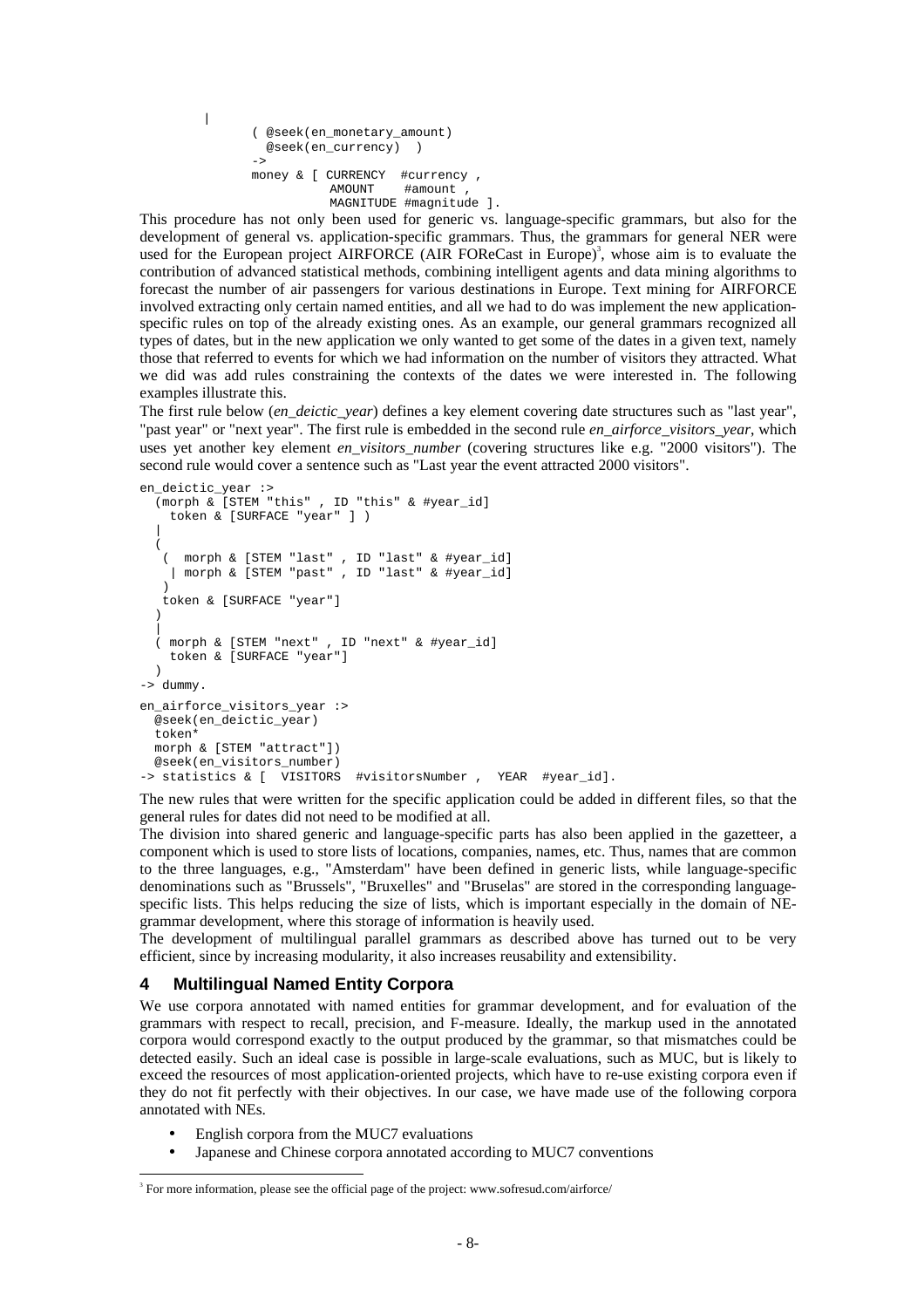- German corpora annotated in the COLLATE project with a superset of MUC7 annotations<sup>4</sup>
- German, English, French and Spanish texts annotated with Named Entities, from JRC
- Spanish data from the CoNLL-2002 Language-Independent NER task
- English and French corpora from the business domain annotated with named entities according to the MUC7 guidelines within our project

In some cases, it makes sense to use multiple corpora for the same language due to different and complementary coverage of each corpus. The different corpora may be very rich or poor with respect to particular kinds of named entities (e.g., company names are very frequent in business news), and may cover different domains and genres. In particular, it may make sense to have some corpora with development and test data for language-independent NER, complemented by domain-specific corpora for particular applications such as business or sports.

While our multilingual grammars produce the same language-independent output structures for each language, the annotated corpora contain differences

- in annotation format.
- in the types of named entities annotated, and
- in the attributes used to describe each NE.

The first kind of difference, superficial syntactic differences, can be dealt with by a transformation to a common (XML-based) format, while the other two kinds of differences are more serious. We do not address them by modifying or re-annotating the corpus, but rather by using a flexible evaluation tool, which can deal with differences between the output structures produced by a NE grammar and the NE annotations in the evaluation corpus, as described in the following section.

By following this approach, we can achieve maximal re-use of existing corpora, and can limit labourintensive corpus annotation to cases where the coverage of the existing corpora with respect to language, domain, or genre is insufficient.

### **5 Evaluation Tool**

We have developed a tool (jTaCo) for the evaluation of grammars with respect to a corpus annotated with corresponding structures. The tools works by removing any annotations from the corpus, and feeding the unannotated texts to the grammar. It then compares the grammar output to the original annotated files, and produces detailed statistics, evaluation scores, and diagnostic output for helping the grammar writer by highlighting differences between the grammar output and the annotated corpus. The architecture of jTaCO is shown in figure 4. jTaCo can be configured to deal with various problems in evaluating grammars with respect to a corpus:

- use of different classes of named entities, or different granularities (e.g., *organization* and its subclasses *company, university, government etc.*)
- the extent of a NE may be different: e.g., a person name may or may not include a function and a title ("Chairman and CEO Bill Gates" vs. "Bill Gates")
- the markup of the corpus may be textually oriented (e.g., as XML tags) while output of the grammar is a semantic structure

For the first problem, jTaCo allows the user to declare the equivalence of classes, and subclass relationships.

For the second problem, jTaCo can be configured to accept particular named entities as recognized correctly even if the left and right boundaries are not exactly the same as in the corpus. The user can specify that only the left or right boundary must be matched, that the recognized NE must be included in the annotated one or vice versa, or that the NEs must overlap, but not match exactly. The size of the allowable mismatch on each side (number of tokens) can be specified by the user. These options can be specified separately for each NE class, and for each input corpus.

The third problem arises from the fact that manual corpus annotation is generally additive, i.e., annotations are added to the original corpus it, while NLP applications such as NER are often transformative, i.e., the original input is replaced by higher-level representations (tokens, morphological, syntactic, and semantic structures). SProUT produces typed feature structures as output, but stores information in the output structure about the origin of each output structure with respect to tokens in the input. This correspondence between the semantic output structure and the input from the test corpus is used for evaluating the output structure against the corpus. In case of a semantic output structure, the problem of partial recognition of NPs is not matching of string boundaries, but matching of semantic representations against a named entity annotated in the corpus.

 4 This German corpus has been annotated on multiple linguistic layers (Named Entity, domain templates, coreference), and is being used for other purposes besides NER (Callmeier et al., 2002).